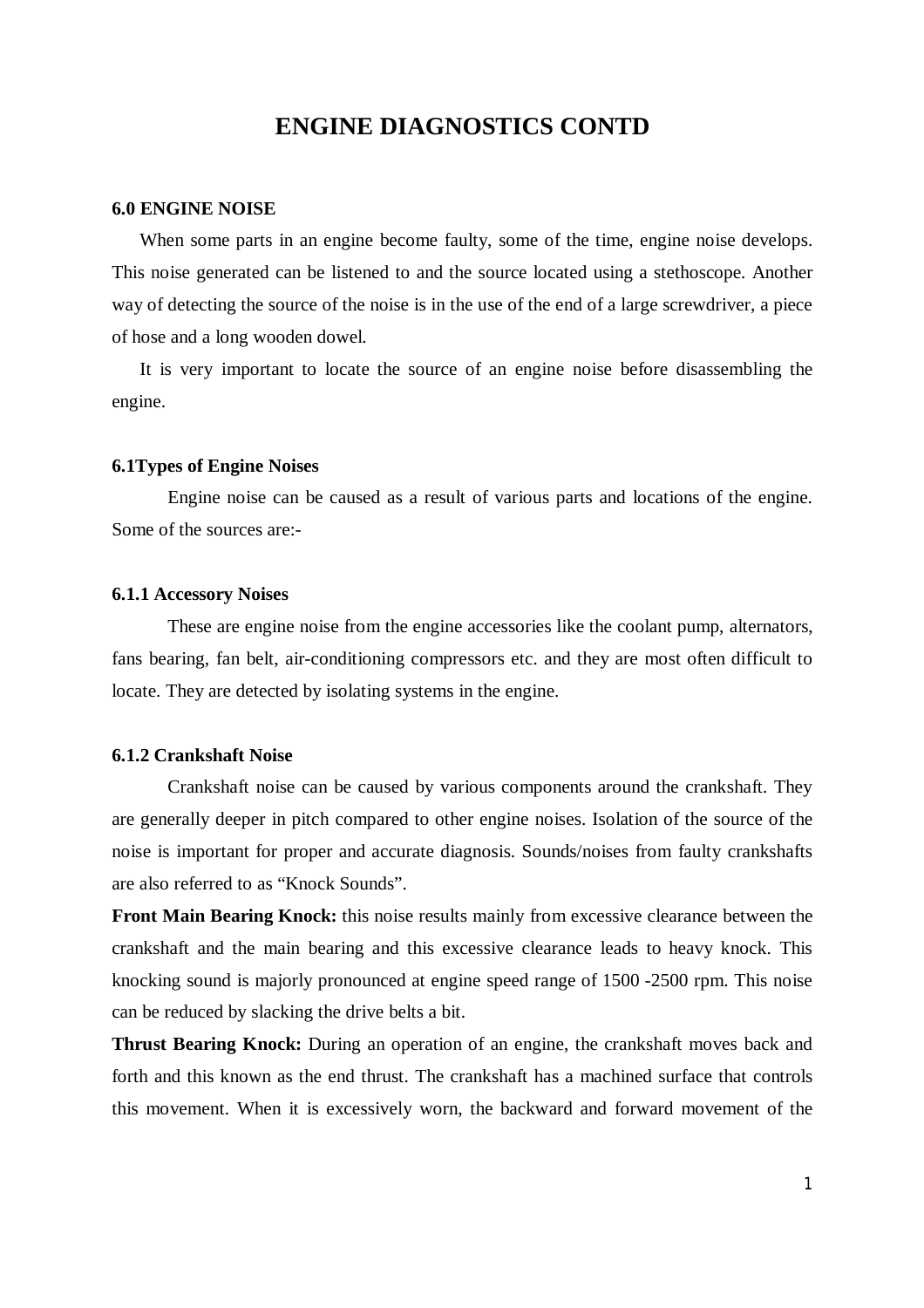crankshaft increases. This causes a hit sound when the vehicle leaves a stationary position. This noise is pronounced in vehicles with standard transmission.



**Figure 6.0A:** Thrust bearing that has melted on a side



**Figure 6.0B:** Thrust insert limits the crankshaft end play



**Figure 6.0C:** Thrust insert or washer is installed next to the main bearing

**Rod Knock:** when the clearance between the connecting rod journal and the crankpin is excessive, this noise is developed. The noise (knocking sound) diminishes or disappears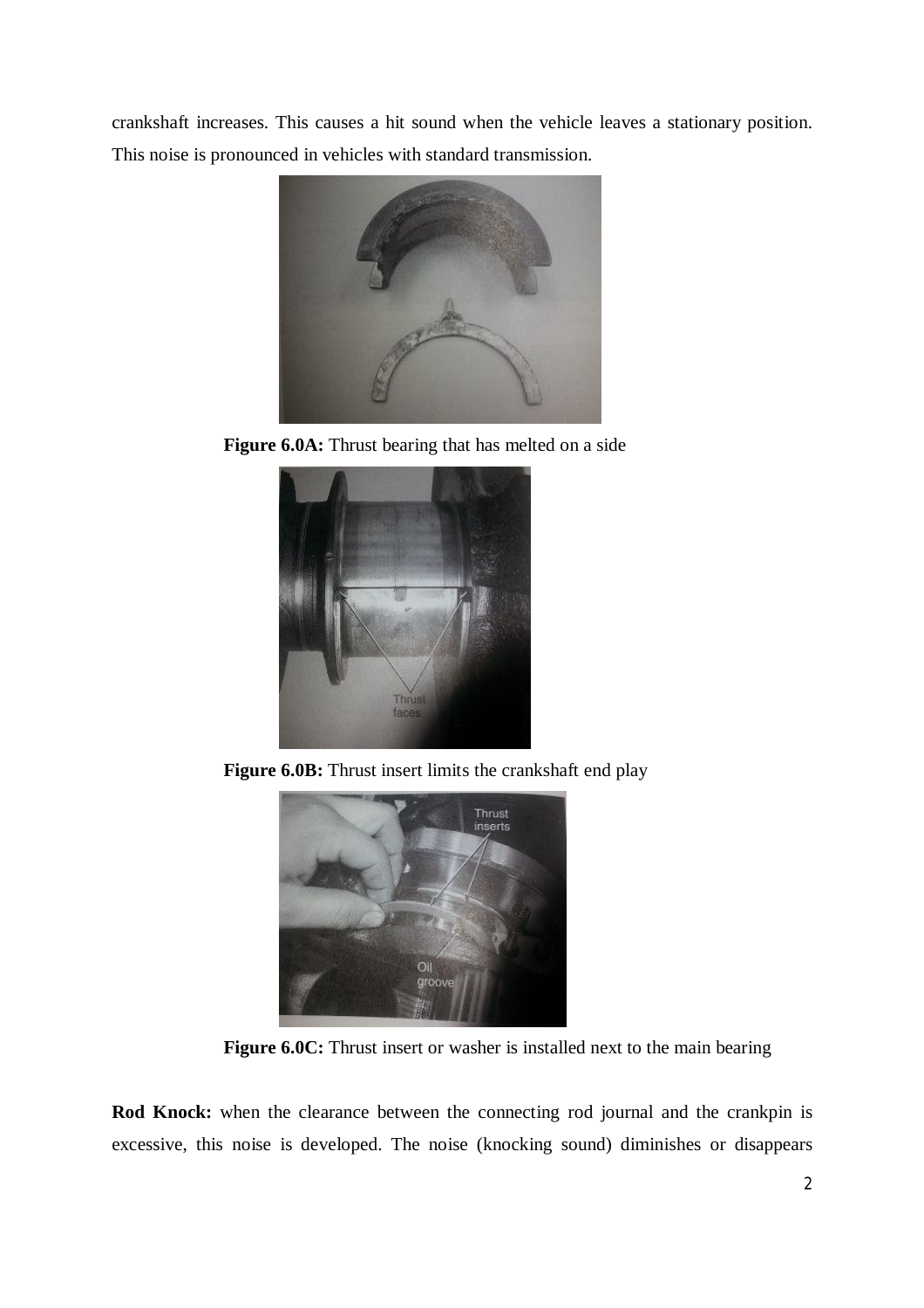during cylinder power test. This noise is noticed especially, when the oil pressure is low, during idling.

## **Other Sources of Noise**

A loosed flywheel, torque converter or vibration damper can cause a very serioussounding noise.

# **6.1.3 Piston Noise**

Engine noise could emanate from the engine piston. The sources of noise from the piston could be from: a cracked piston, piston pin noise, piston slap, etc.

# **Cracked Piston**

Some of the time engine noise emanates from a cracked piston. The following are how it is known:

- $\triangleright$  The noise is differentiated from a valvetrain noise because it occurs at a faster rate compared to a valvetrain noise and it has a higher pitch compared to a crank-related noise.
- $\triangleright$  Cracked piston occurs when the valve timing is incorrect or the timing chain is broken. This could lead to the hitting of the valve by the piston, which could lead to its crack.



**Figure 6.1:** Cracked piston

### **Piston Pin Noise**

This engine noise comes as a "Double Click" sound at idling speed and it usually reduces or disappears when the engine warms up. This noise is caused by piston inertia.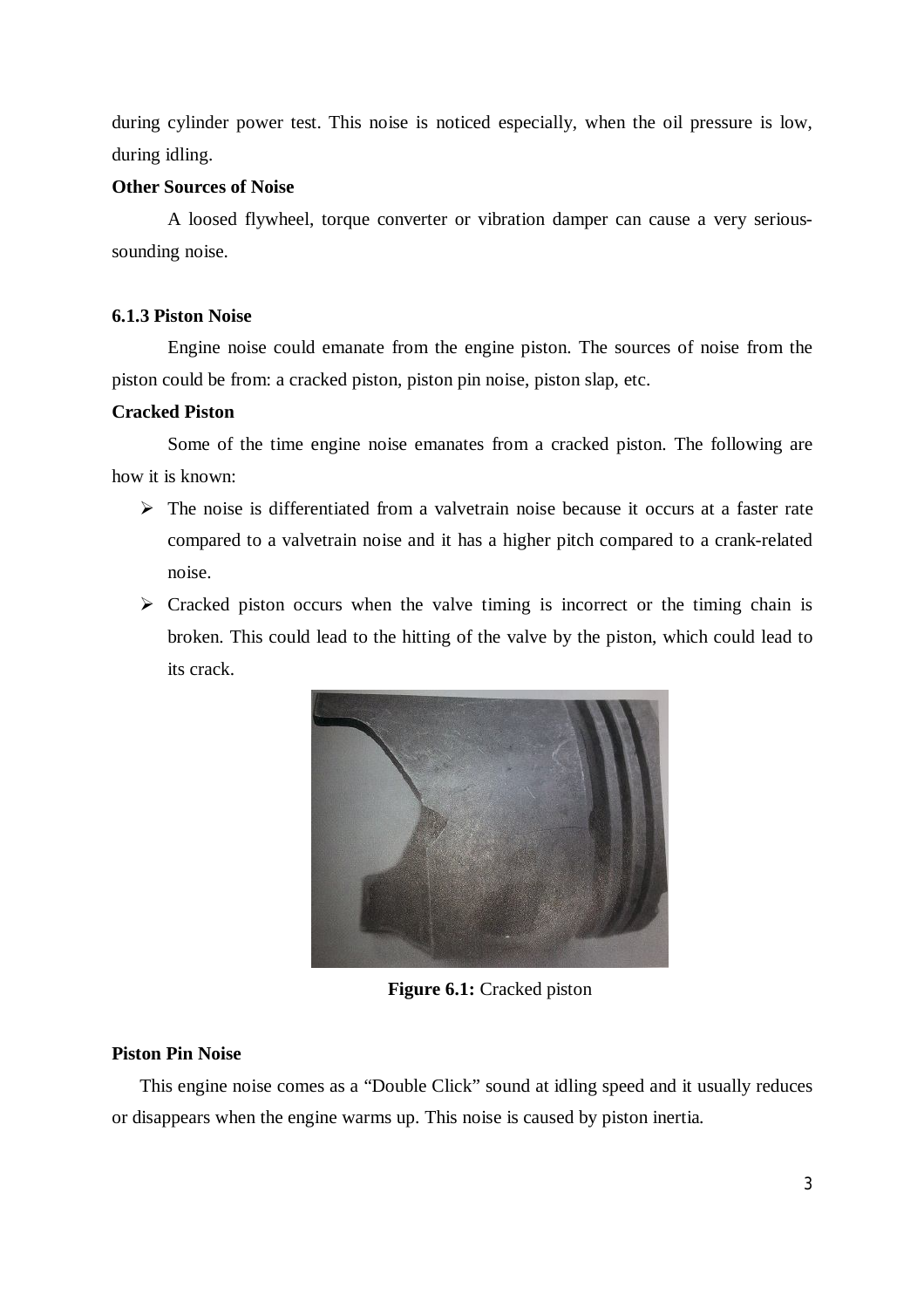$\triangleright$  This type of noise can be intense when the engine rings are replaced and gradually reduces when the rings wear.

### **Piston Slap**

Piston slap which is an engine noise is caused by the excessive clearance between the piston skirt and the cylinder wall. This can be diagnosed through the following ways:

- $\triangleright$  This noise is pronounced in engines, during operation, when the engine is cold and it disappears when the engine warms up.
- $\triangleright$  Oval wear is observed on the piston rings and bores when there is piston slap at the TDC and BDC.
- $\triangleright$  When the piston skirt is worn, excessive cylinder wear is observed.

### **Other Piston Noise**

**Broken Piston Ring Noise:** a rattling sound is heard during acceleration of the engine.

# **6.1.4 Valvetrain Noise**

The valvetrain noise is one of the most common engine noises and this kind of noise comes as a loud "ticking" sound. Various sources of valvetrain noises are:-

**Excessive Valve Stem-to-Guide Clearance:** This noise can be pin pointed when the engine is running. When oil sprayed fills this clearance between the valve stem and the valve guide during an engine's operation, the noise stop.

**Sticking Valve:** A "popping" noise at throttle plate can develop as the burning gases escape into the intake manifold through the valve. This occurs as a result of sticky valves.

**Worn Cam Lobe:-** when an engine runs roughly when accelerated and make popping back sound through the intake valve to the intake manifold, while it runs smoothly at idle speed. A worn exhaust cam lobe is most likely to be the problem. This occurs because the burnt gases don't find their way out and this makes them flow back to the intake port.

**Timing Components:** Valvetrain noise which emanates from the timing section could be caused by a loosed sprocket or gear, a bad timing chain or chain guide. The noise from this is a "rattle or knock sound" that intensifies during deceleration. In engines with timing chain tensioner, a rattling noise is heard when the engine floats or cruises between load and coast conditions, as the worn chain becomes loosed. In severe cases, the worn chain creates an opening in the timing chain cover and this leads to oil leak.

**Note:** Excessive timing slack can also be caused by severely worn cam bearings.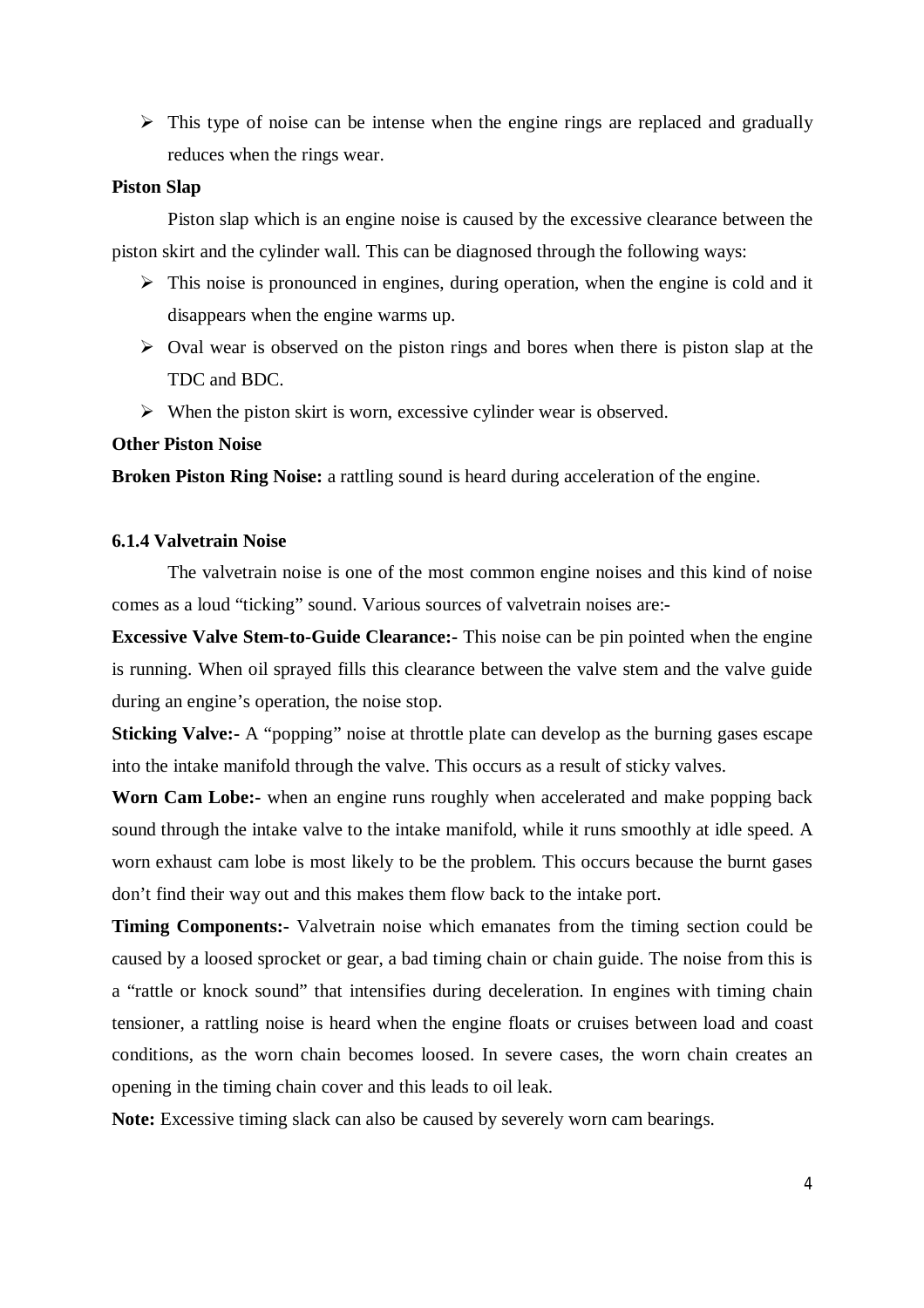**Excessive Valve Lash:-** In engines with adjustable mechanical valve lash clearance, excessive valve lash due to wear of the valve train. Periodic valve adjustment should be done in these engines.

### **6.1.5 Lifter Noise**

A noisy valve lifter is one of the common valve noise associated with a faulty valve lifter. Some lifters lose their oil when the engine is off and this leads to the occurrence of this noise when the engine is started. It disappears when pressurized oil reaches the lifter. This noise is considered normal for the engine, when the noise goes off within 15 seconds. Some other lifter noises and their causes are as follows:-

**Intermittent Noise at Idle or Low Speed:-** When this occurs, it is most likely to be as a result of dirt or wear in the lifter check valve.

**When Noise at Idle goes away at Higher Speeds:-** This implies the likelihood of excessive wear between the lifter body and its plunger. The noise could also be as a result of low oil pressure or fuel contaminated oil (making it loose its viscosity).

**Smooth and Quite Operation at Idle and Noisy at High Speed:-** This noise occurs when the oil level is higher than required and this makes the crankshaft whip the oil and makes it entrain air.

**Note:** Lifter noise at all engine speeds can be due to:

- $\triangleright$  Dirt build up inside the lifter
- $\triangleright$  Worn parts such as worn rocker arms or a cam lobe.
- $\triangleright$  Insufficient oil supply
- $\triangleright$  Too thin oil
- $\triangleright$  Low oil pressure

### **6.1.5 Pre-ignition, Detonation and Fuel Octane Number and Spark Advance**

#### **Pre-ignition**

It is the auto-ignition of the air-fuel mixture (charge) in the cylinder, before the introduction of a timed spark by the spark plug in the combustion chamber. This is a form of abnormal combustion that occurs in spark ignition engines, basically as a result of hot spots in the combustion chamber. This event leads to engine knock, which is audible and uncomfortable to the ear and if it is not corrected, leads to the damage of engine components which leads to engine failure, after some few engine cycles.